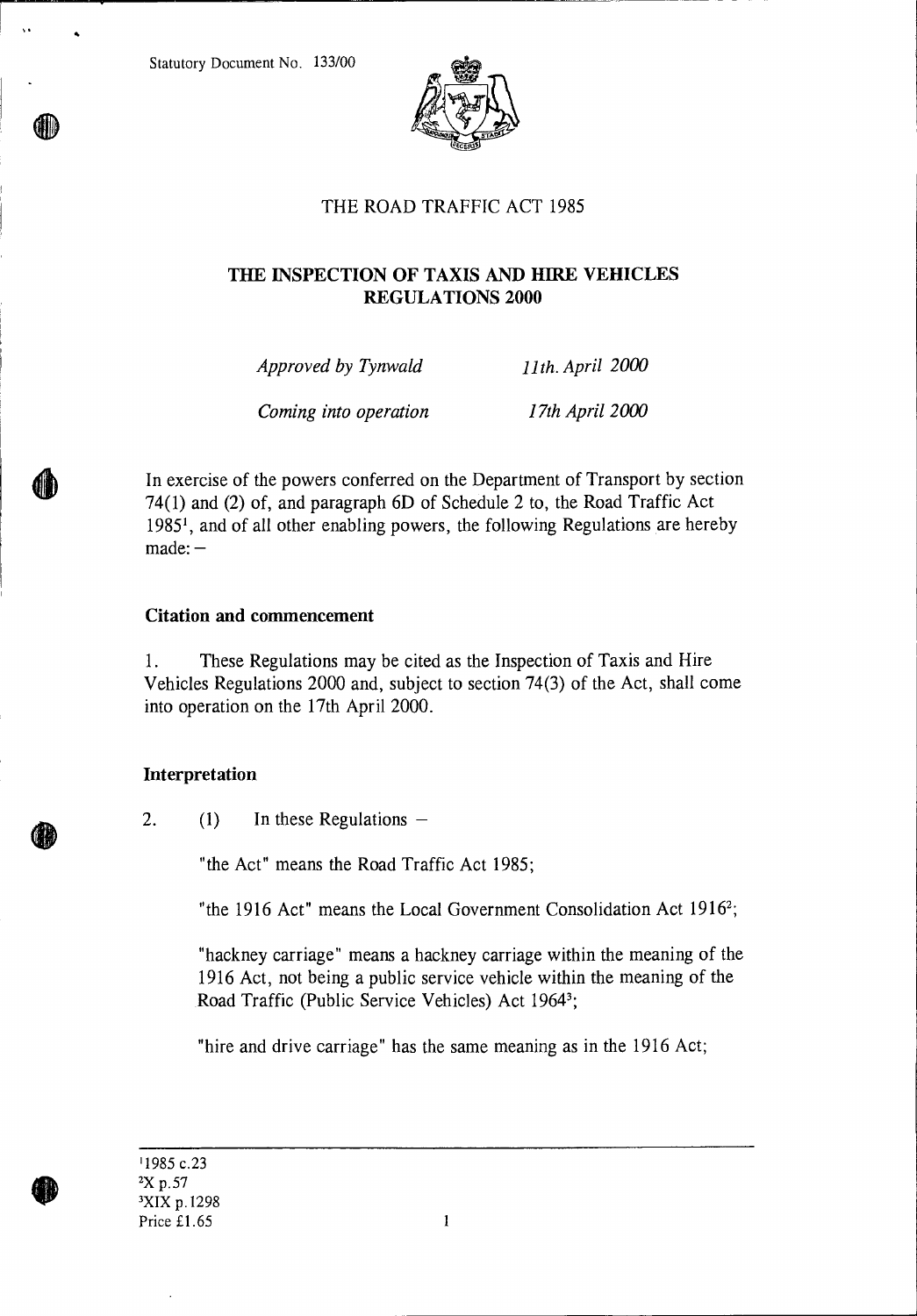"passenger car" means a standard motor vehicle or a very light motor vehicle which (in either case) is not -

- (a) steered by handlebars, or
- (b) a goods vehicle;

"registered" means registered under section **11** of the Licensing and Registration of Vehicles Act 1985<sup>4</sup> in accordance with regulations under section 13 of that Act;

"standard motor vehicle" means —

- (a) a vehicle in group **B** (cars etc. up to 3,500kg maximum gross weight), not being a vehicle in group **B1** (cars etc. up to 550kg unladen weight), or
- (b) a vehicle in group L (electric vehicles) which would, if it were powered otherwise than by electricity, fall within paragraph (a);

"very light motor vehicle" means —

- (a) a vehicle in group **B1** (cars etc. up to 550kg unladen weight) or group **P** (mopeds) having more than 2 wheels, or
- (b) a vehicle in group L (electric vehicles) which would, if it were powered otherwise than by electricity, fall within paragraph (a).

(2) References in paragraph (1) to a group (eg. "group **B")** are to a group of classes or descriptions of vehicles specified in Schedule 1 to the Driving Tests Regulations 1992<sup>5</sup>.

# **Exemption from requirement for certificate**

- 3. (1) This regulation applies to a passenger car which  $-$ 
	- (a) is a standard motor vehicle, and
	- (b) was manufactured not earlier than 36 months before the date of the application mentioned in paragraph (2).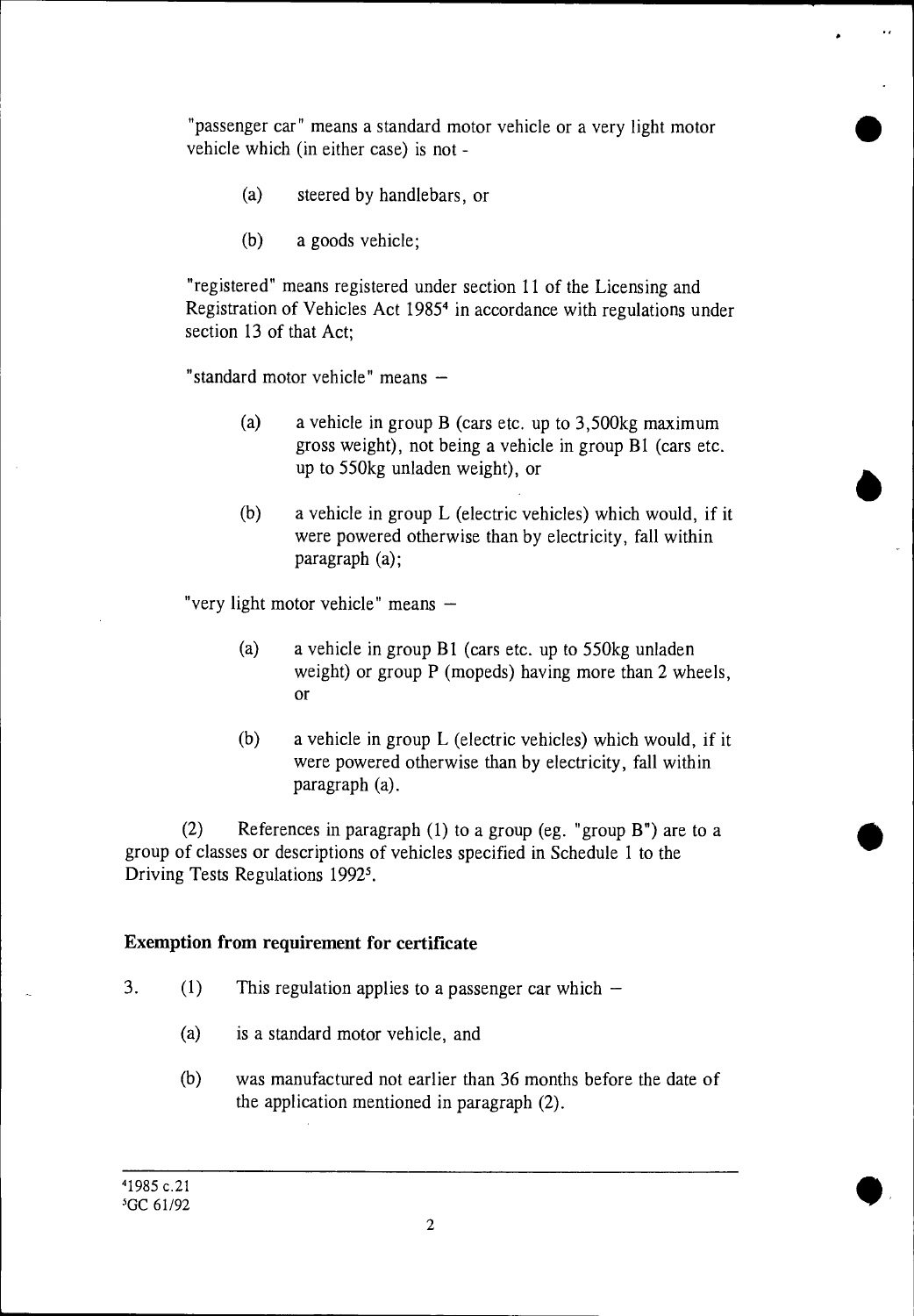(2) Paragraph 6D(5) of Schedule 2 to the Act does not apply where, on an application to a local authority for a licence under section 288 of the 1916 Act for the use of a vehicle to which this regulation applies as a hire and drive carriage only, there is produced to the local authority  $-$ 

- (a) a certificate of newness in respect of the vehicle; or
- (b) a note entered by the Department on the vehicle's registration book, or a statement in writing by the Department, that a certificate of newness was furnished to the Department in support of the application for registration of the vehicle.
- $(3)$  In this regulation  $-$

Ñ,

"certificate of newness", in relation to a vehicle, means a form issued in the Island or the United Kingdom in respect of a vehicle by the manufacturer, or by the sole import concessionaire on behalf of the manufacturer, of the vehicle, giving particulars of the vehicle and containing a declaration that it is new;

"manufacturer", in relation to a vehicle, means —

- (a) the person who assembled the vehicle including the body, or
- (b) if there is no such person, the person who constructed the body of the vehicle.

# **Prescribed requirements as to fitness and equipment of hackney carriages**

**4.** (1) For the purposes of paragraph 6D(2) of Schedule 2 to the Act, the prescribed requirements as to fitness and equipment of a hackney carriage are —

- (a) in the case of every hackney carriage  $-$ 
	- (i) any requirements of the kind specified in paragraph (2) applicable to it; and
	- (ii) the requirements specified in Part 1 of Schedule 1;
- **(b)** in the case of a hackney carriage being a passenger car, the requirements specified in Part 2 of Schedule 1;
- (c) in the case of a hackney carriage (other than a hire and drive carriage) being a passenger car, the requirements specified in Part 3 of Schedule 1;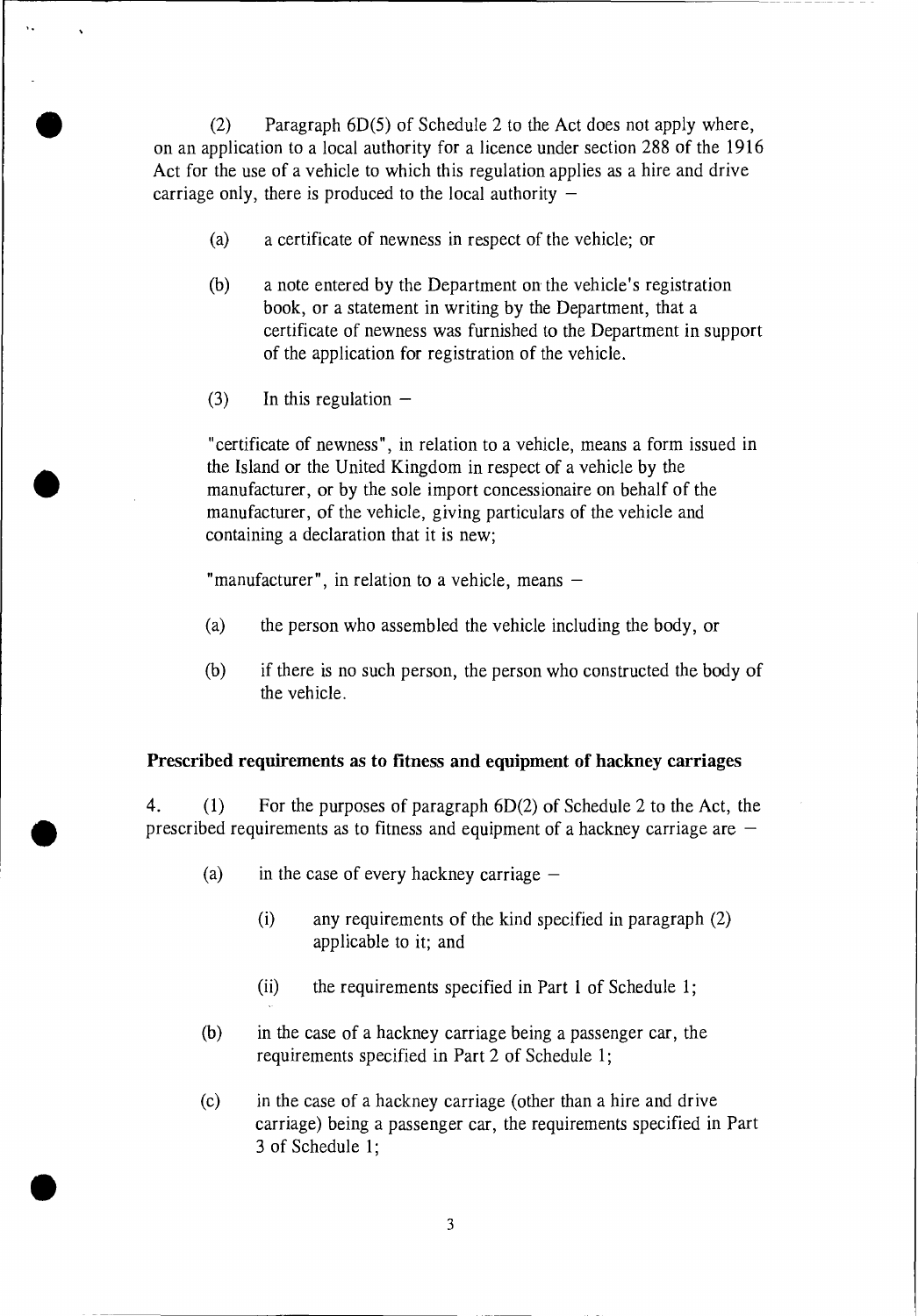(d) in the case of a hackney carriage which is steered by handlebars, the requirements specified in Part 4 of Schedule 1.

(2) The requirements mentioned in sub-paragraph  $(1)(a)(i)$  are the requirements as to maintenance, construction and equipment specified in  $-$ 

- (a) the Road Vehicles (Maintenance and Use) Regulations 1998<sup>6</sup>;
- (b) the Road Vehicles (Construction, Equipment and Weights) Regulations 1998<sup>7</sup>; and
- (c) the Road Vehicles Lighting (Application) Regulations 1998<sup>8</sup>.

(3) Where a hackney carriage has been adapted by the removal of passenger seats, it shall be treated as if it had not been so adapted for the purpose of determining the requirements applicable to it under any provision mentioned in this regulation.

# **Fee for inspection**

5. The fees specified in Schedule 2 are prescribed for the purposes of paragraph 6D(2) of Schedule 2 to the Act.

# **Transitional provision**

6. Without prejudice to regulation 3, paragraph 6D(5) of Schedule 2 to the Act does not apply where, on an application to a local authority for a licence under section 288 of the 1916 Act made within 12 months after the commencement of these Regulations, there is produced to the local authority a certificate issued under section 3(3) or (4) of the Public Service Vehicles (Inspection) Act  $1928^9$  within the 12 months before the date of the application that the vehicle in question complies with the requirements of the relevant regulations under section 3(1) of that Act.

# **Revocation**

7. The regulations specified in Schedule 3 are revoked.

'SD 345/98 'SD 346/98 'SD 348/98 <sup>9</sup>X11 p.400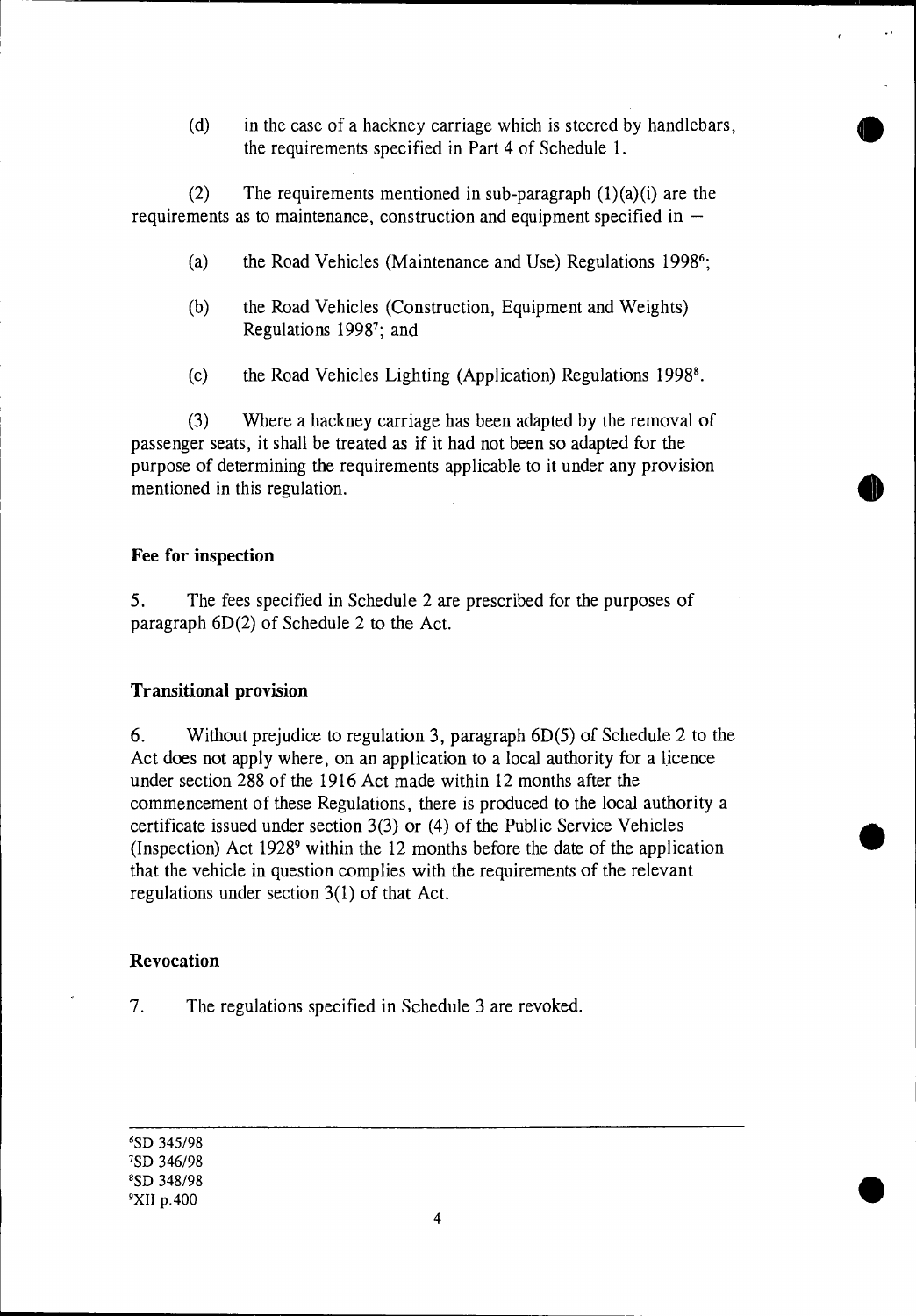# Regulation 4. SCHEDULE 1

PRESCRIBED REQUIREMENTS AS TO FITNESS AND EQUIPMENT OF HACKNEY CARRIAGES

### PART 1

### REQUIREMENTS APPLICABLE TO ALL HACKNEY CARRIAGES

1. (1) If the vehicle is registered, the registration mark assigned to the vehicle must be displayed on a plate affixed to the vehicle in accordance with regulations under section 13 of the Licensing and Registration of Vehicles Act 1985.

(2) A speedometer, incorporating an odometer recording the distance in miles for which the vehicle has been driven, must be fitted and kept in correct working order.

(3) For the purposes of sub-paragraph (2) a speedometer shall not be treated as in correct working order unless it is found to be accurate to within 10 per cent. of the correct reading when the vehicle is tested as travelling at 30 miles per hour.

(4) An effective exhaust and emission system must be maintained as fitted by, or as otherwise recommended by, the manufacturer, and it must be fitted if necessary with a shield or other suitable device to prevent any combustible liquids from the vehicle falling into contact with any part of the exhaust system.

(5) The vehicle, including all fittings, equipment, bodywork, paintwork and any upholstery, must be well maintained and kept clean and in good working order.

### PART 2

### REQUIREMENTS APPLICABLE TO PASSENGER CARS

### *Suitability for driving, loading and unloading in left-hand traffic*

2. The steering wheel and driver's seat must be on the offside of the vehicle.

- *Doors and door fittings*<br>3. (1) Passengers' doors must be
	- (a) capable of being opened, when unlocked, from inside and outside the vehicle, by a single movement of the handle or other device for opening the door; and
	- (b) incapable of being locked from outside unless, when so locked, the door is capable of being opened from inside the vehicle when stationary.
	- (2) Every door (not being a power-operated door) must be either —
	- (a) fitted with double catches comprising a slam lock of the two-stage type, or
	- (b) linked to a device which —
- (i) is operated by movement of the handle or other device for opening the door or, in the case of a handle or other device with a spring-return mechanism, by movement of both the door and the handle or other device, and  $\bullet$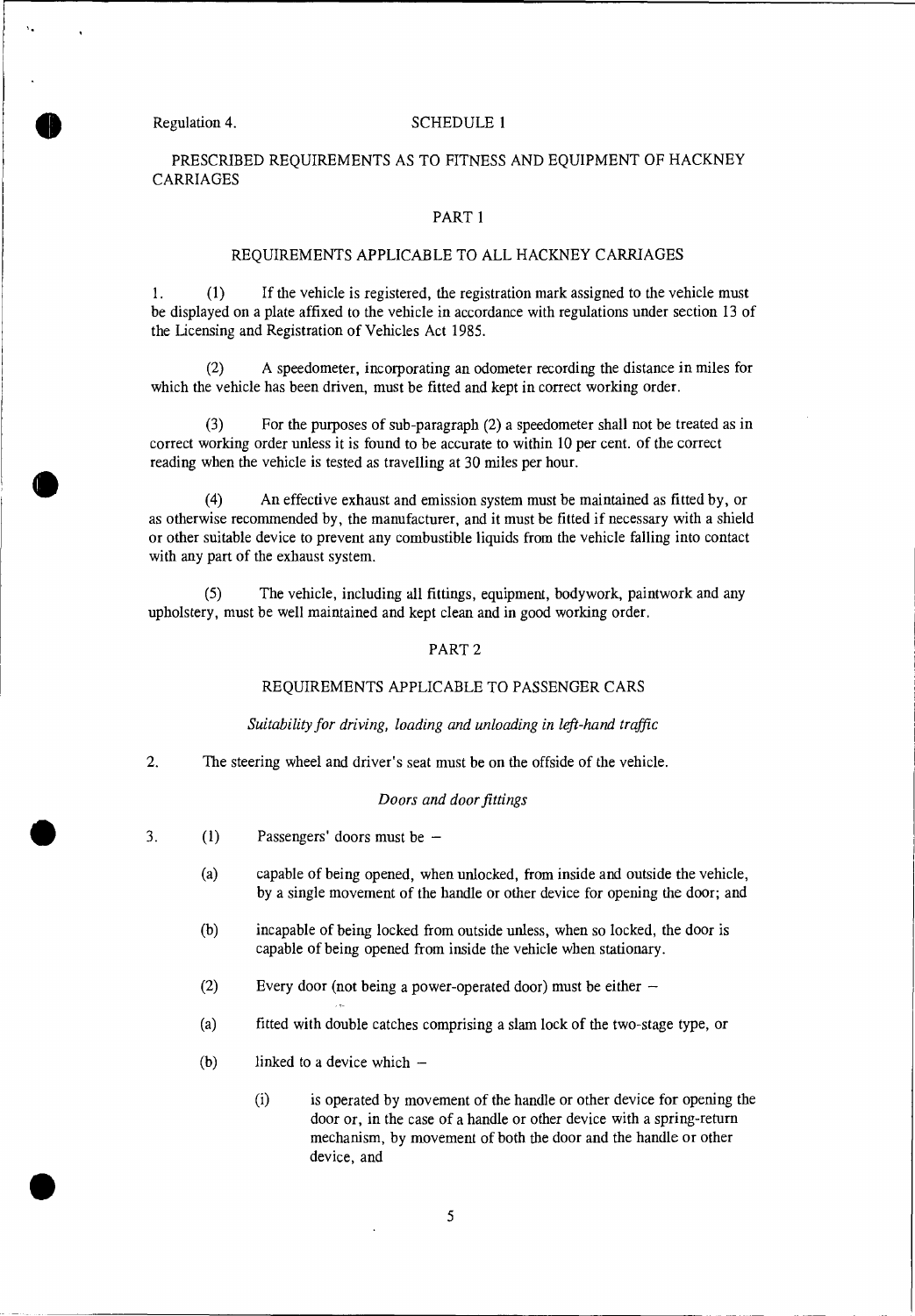(ii) informs the driver, when occupying the driver's seat, if the the door is not securely closed.

### *Windows*

4. Every passenger door window must be capable of being opened easily by a passenger when seated.

### *Wheelchairs*

5. Where the vehicle is capable of carrying one or more wheelchairs (whether in its own space or in a space made available by removal or tipping of a seat)  $-$ 

- (a) there must be equipment in the vehicle for securing the wheelchair while holding its passenger so that  $-$ 
	- (i) the wheelchair does not veer, roll or tilt to the detriment of the passenger's safety when the vehicle is in motion (whether on a level or an inclined road), and
	- (ii) the passenger does not face sideways;
- (b) equipment consisting of a ramp, hoist or lift must be carried in or fixed to the vehicle by which a passenger in the wheelchair may be safely loaded and unloaded; and
- (c) the equipment mentioned in sub-paragraphs (a) and (b) must be maintained in good and serviceable working order.

### *Spare wheel*

6. The vehicle must carry a spare wheel with tyre complete in good serviceable condition, an efficient device for the purpose of jacking up the vehicle and all necessary tools to affix such spare wheel to the vehicle.

### PART 3

### REQUIREMENTS APPLICABLE TO PASSENGER CARS (OTHER THAN HIRE AND DRIVE CARRIAGES)

*Suitability for driving, loading and unloading in left-hand traffic* 

- *7. (1)* Doors must be provided so that
	- (a) a passenger who is to sit or is seated beside the driver may enter and leave the vehicle by a nearside front door; and
	- (b) a passenger who is to sit or is seated behind the driver may enter and leave the vehicle by —
		- (i) a nearside rear door, and
		- (ii) either an offside rear door or a door at the back of the vehicle.
	- (2) The requirements of sub-paragraph (1) shall not be regarded as being met if  $-$
	- (a) the design, construction or use of any such door, or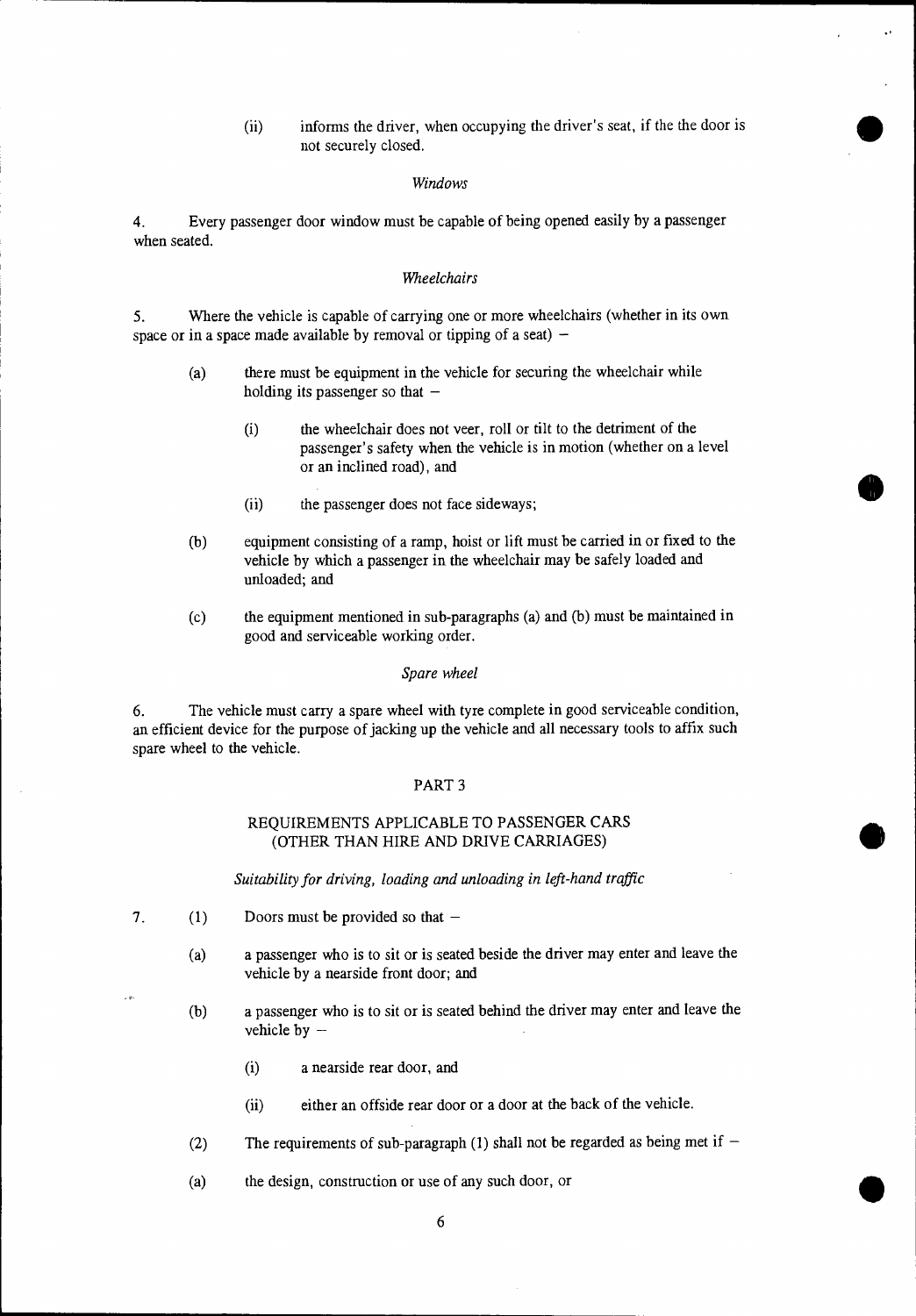(b) a seat, other equipment or any fitting of or in the vehicle,

is likely to prevent an adult able-bodied passenger, who is not carrying luggage, getting into or out of the vehicle unaided and without inconvenience.

### *Requirements as regards seats*

8. (1) Suitable means must be provided to assist passengers (including elderly or disabled passengers) to rise from their seats.

- (2) Where an occasional seat is fitted  $-$
- (a) it must be at least 40cm in width and the minimum distance from the back of the upholstery to the front edge of the seat must be at least 35.5cm;
- (b) it must be so arranged as to rise automatically, and not to obstruct a doorway, when not in use; and
- 

(c) if more than one, they must be symmetrically placed and at least 4cm apart.<br>
(3) Subject to sub-paragraph (4), no passenger seat shall be fitted lengthwise and facing sideways.

> (4) In the case of a vehicle in respect of which a hackney carriage licence was in force immediately before the commencement of these Regulations —

- (a) sub-paragraph (3) does not apply; but
- (b) a passenger seat fitted lengthwise and facing sideways must be so fitted that no part of its back-rest is less than 135cm from the corresponding part of the back-rest of any seat facing it.

### *Additional requirements as regards spare wheel*

9. A spare wheel for temporary use only shall not be regarded as complying with the requirements of paragraph 6.

# **Floor covering**

*10.* The floor must be covered with non-slip material which can be easily cleaned.

### *Luggage*

11. Provision must be made for the carrying of luggage of a volume equivalent to at least one item 50 cm x 38.1cm x 22.8cm for every passenger which the vehicle is licensed to carry.

### *Fire appliances*

12. At least one appliance for extinguishing fire —

•

- (a) of a type specified in Part I of Schedule 4 to the Road Vehicles (Maintenance and Use) Regulations 1998;
- (b) clearly marked with the appropriate British Standards Institution specification mark; and
- (c) maintained in good and efficient working order;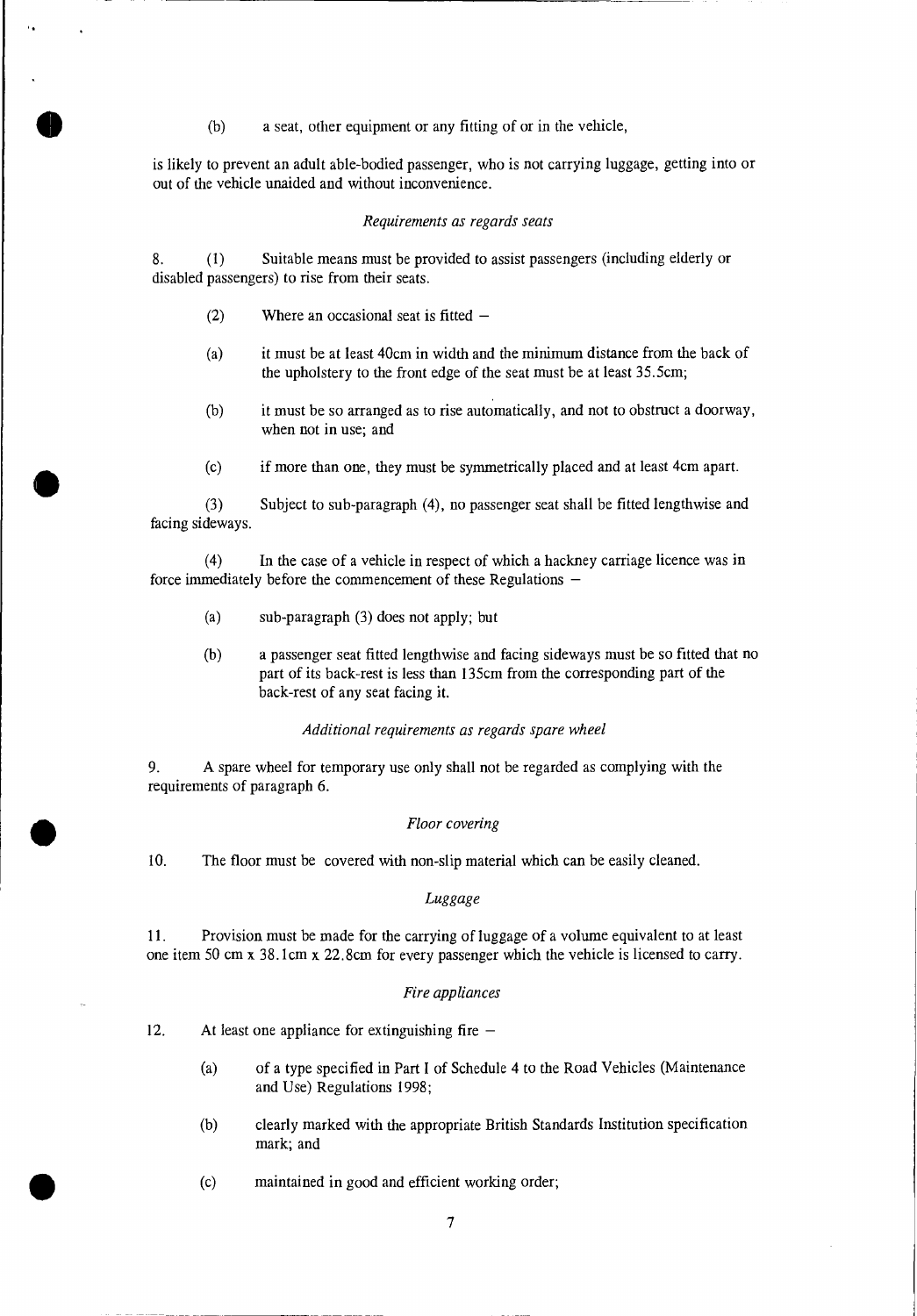must be carried in the vehicle in the accommodation area of the driver or front passenger. •

## PART 4

### REQUIREMENTS FOR VEHICLES STEERED BY HANDLEBARS

### *Springs*

13. Suitable and sufficient springs or other shock-absorbing suspension shall be fitted between each wheel and the frame of the vehicle.

### *Steering*

14. The steering mechanism shall be so constructed or arranged that no overlock shall be possible, and the steering mechanism (including the wheel or wheels being steered) shall not in any circumstances foul any part of the vehicle.

### *Fuel tanks, carburettors and exhaust and emission systems*

15. (1) Unless the supply of fuel to the carburettor or injection apparatus is controlled by an automatic control device, a cock must be provided  $-$ 

- (a) by means of which the supply of fuel to the carburettor or injection apparatus may be immediately cut off, and
- (b) whose handle is visible and readily accessible at all times.
- (2) A self-closing throttle must be fitted.
- (3 ) The fuel filler cap must be capable of being securely fixed in position.
- (4) The vent hole (if any) must —
- (a) be protected from danger of penetration by fire, and
- (b) prevent fuel being splashed over.

(5) All carburettors and fuel injection apparatus, and all apparatus associated with them, must be so placed that no fuel leaking from them may fall  $-$ 

- (a) upon any part or fitting which is capable of igniting it, or
- (b) into any receptacle where it might accumulate.

### *Insulation of electric leads*

16. All electric leads must be adequately insulated, of adequate capacity for the current carried and correctly secured.

## *Locking of nuts*

17. The following parts —

- (a) all moving parts, and
- (b) all parts subject to severe vibration (including connections to a sidecar) connected by bolts or studs and nuts

8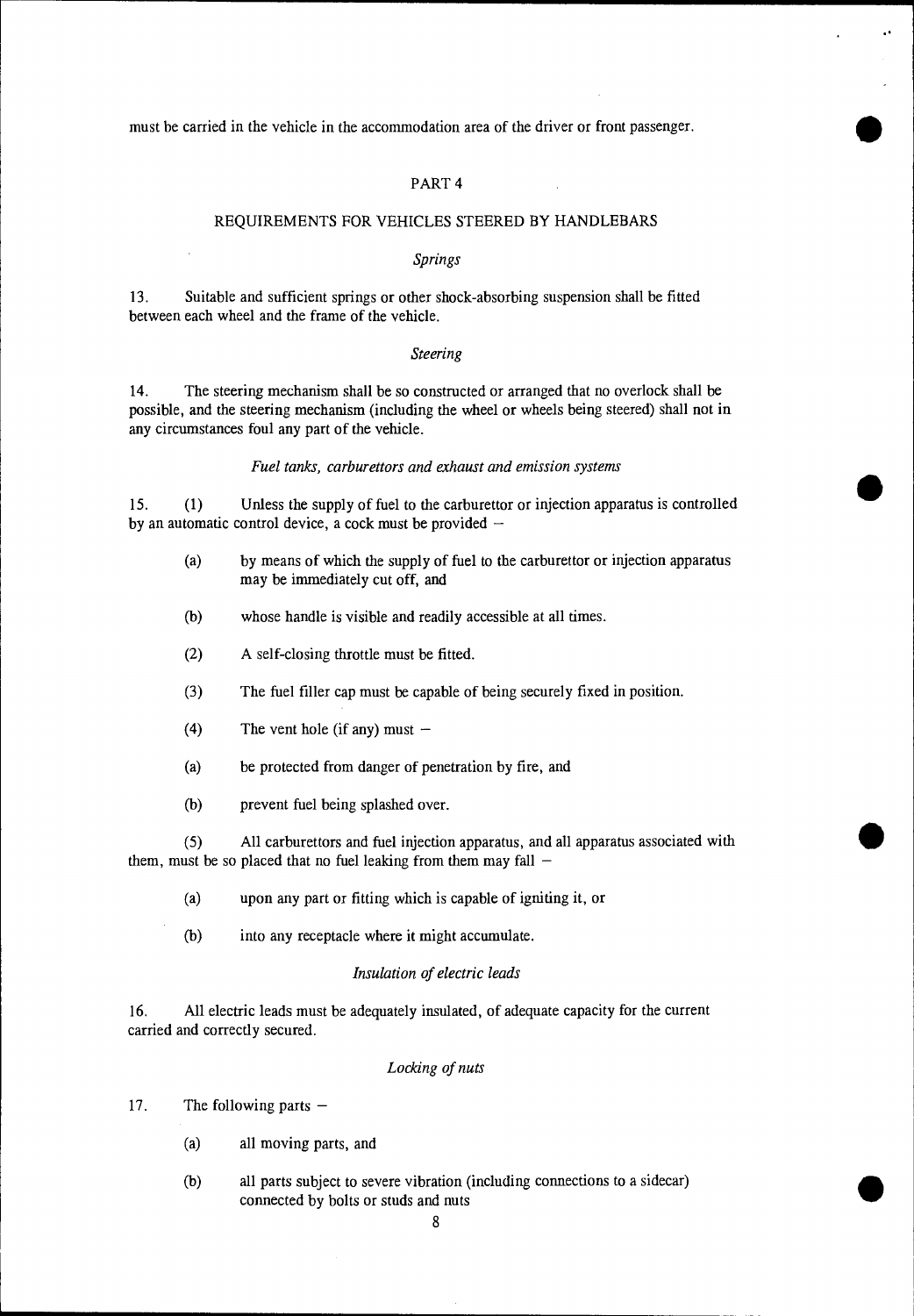must be fastened by —

•

•

 $\bullet$ 

- (i) lock nuts,
- (ii) nuts and efficient spring or lock nut washers,
- (iii) castellated nuts and split pins, or
- (iv) some other efficient device,

so as to prevent their working or coming loose.

### *Transmission chains etc.*

18. (1) All transmission chains, belts, sprockets and pulleys must be maintained in good condition and the chains properly adjusted.

(2) Adequate guards shall be provided for all exposed chains, belts, pulleys, sprockets, revolving transmission shafts, wheels and other revolving, rotating or oscillating parts.

### *Stands*

19. A properly designed and well constructed support or stand shall be fitted to any vehicle which will not otherwise retain a vertical position when left unattended.

### *Pillion seat*

20. (1) Where a passenger is carried on a pillion seat, that seat must be securely fixed behind the driver's seat.

(2) Suitable footrests shall be provided for every pillion seat.

(3) Sub-paragraph (1) or (2) shall not be regarded as being complied with if the pillion seat or footrests are not suitable for the pillion passenger to be carried facing forwards.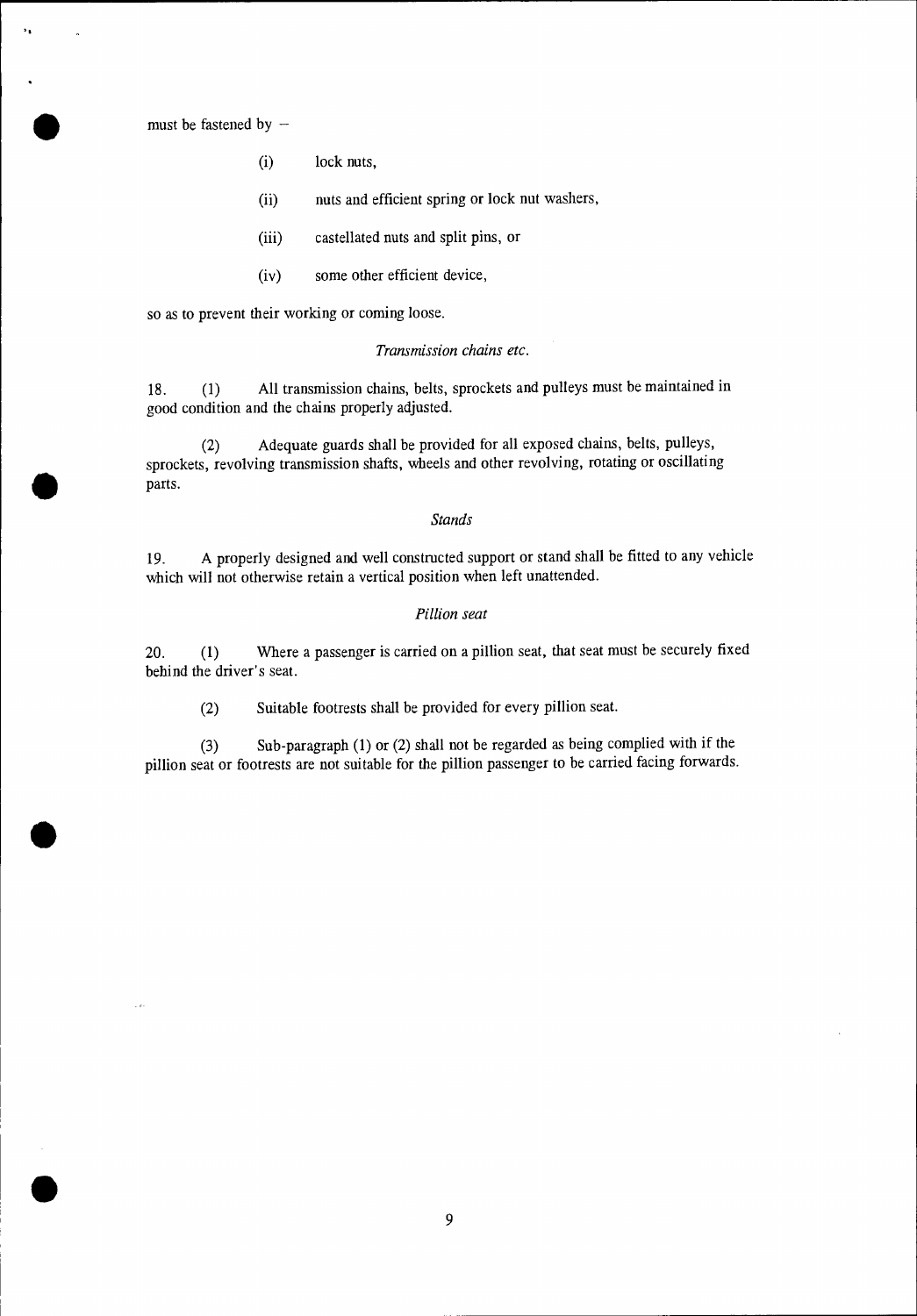# Regulation 5. SCHEDULE 2

 $\chi \rightarrow \chi$ 

# INSPECTION FEES

| Description of vehicle to be inspected          | Fee |
|-------------------------------------------------|-----|
| Passenger car which is a standard motor vehicle | £18 |
| Any other vehicle                               | f13 |

# Regulation 7. SCHEDULE 3

# REGULATIONS REVOKED

| Reference                | Title                                                                                            |
|--------------------------|--------------------------------------------------------------------------------------------------|
| Made 4th May 1956        | The Public Service Vehicles (Motor Cycles) (Inspection)<br>Regulations 1956                      |
| Made 25th February 1970  | The Hackney Motor Vehicles (Inspection and Condition of<br>Fitness) Regulations 1970             |
| Made 29th September 1971 | The Hackney Motor Vehicles (Inspection) (Amendment)<br>Regulations 1971                          |
| GC 6/77                  | The Public Service Vehicles (Motor Cycles) (Inspection)<br>(Amendment) Regulations 1977          |
| GC 250/79                | The Hackney Motor Vehicles (Inspection and Condition of<br>Fitness) (Amendment) Regulations 1979 |
| GC 248/92                | The Hackney Motor Vehicles (Inspection and Condition of<br>Fitness) (Amendment) Regulations 1992 |
| GC 250/92                | The Public Service Vehicles (Motor Cycles) (Inspection)<br>(Amendment) Regulations 1992          |
| $\sqrt{2}$               |                                                                                                  |

MADE  $15^{th}$  March  $^{2000}$ 

 $0 \rightarrow$ 

Minister for Transport

•

 $\ddot{\phantom{1}}$ 

•

•